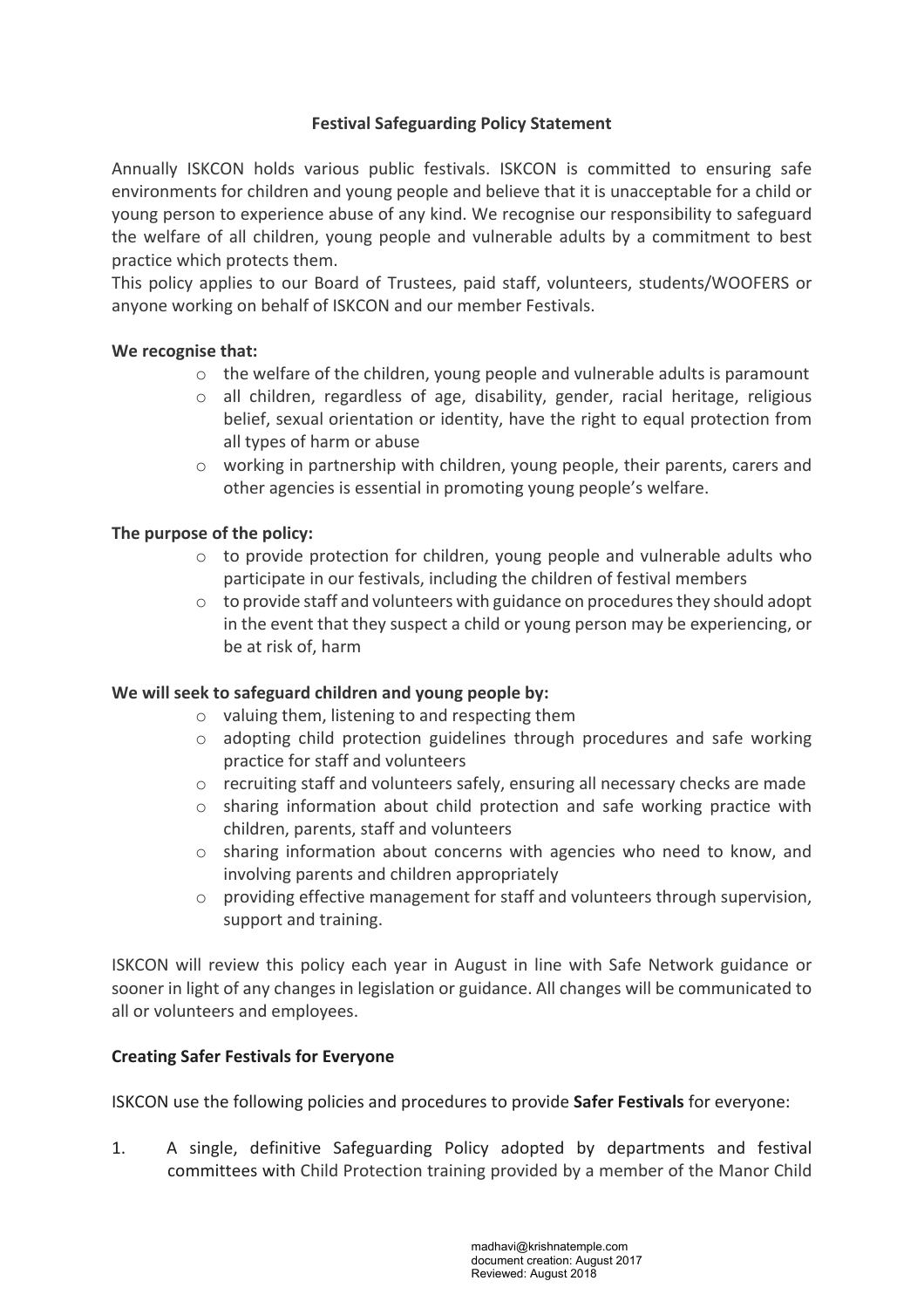Protection Team (CPT).

- 2. The designated Festival Safeguarding Officers (FSO) appointed for ISKCON Festivals is: **Name: Daksina Devi Dasi Telephone: 07852140997**
	- 3. The following clear reporting procedure is to be followed for anyone with a concern about a child or vulnerable  $\alpha$ dult:
		- Volunteers are to immediately report incidents or concerns to their team leader.
		- The team leader is required to immediately contact the Manor CPT and provide the following information:
			- $\triangleright$  The name and contact number of the volunteer who raised the initial concern.
			- $\triangleright$  The tent/area they serve in, and
			- $\triangleright$  A brief summary of their concern.
		- The Manor CPT will decide what further action needs to be taken, if any.
		- If a child is in imminent danger, the volunteer and/or team leader must call 999 immediately.
		- If team leaders are unable to contact the FSO when calling the number provided above, you may call the following number: 07957675992.
- 4. There are appropriate recruitment and induction procedures for all new volunteers responsible for providing safe environments for children and vulnerable adults attending ISKCON festivals and are required to have the necessary DBS clearance.
- 5. All team leaders will have badges with the FSO's details and emergency telephone numbers.
- 6. There will be the availability of a quiet room where concerns can be expressed in private to the FSO.
- 7. For the duration of a Festival all parents/guardians/carers are responsible for the continuous care and supervision of their own children/wards. If they are unable to attend personally, they must delegate their responsibilities to an identified adult and ensure that their children/wards are aware of the identity and name of the person responsible for their care. This includes supervision throughout all Festival venues, practice and changing areas that may be provided. The Festival cannot take responsibility for any property left unattended.
- 8. No unauthorised photography, audio or video recording of children and young people is allowed at our Festivals. Where parents/guardians/carers do not wish photos to be taken at all, then the responsible adult attending should ensure that their child is not included in official photos. Refer to *ISKCONS Safe Use of Children Photography Policy* for the videoing and photographing of children and retention and use of child photography.